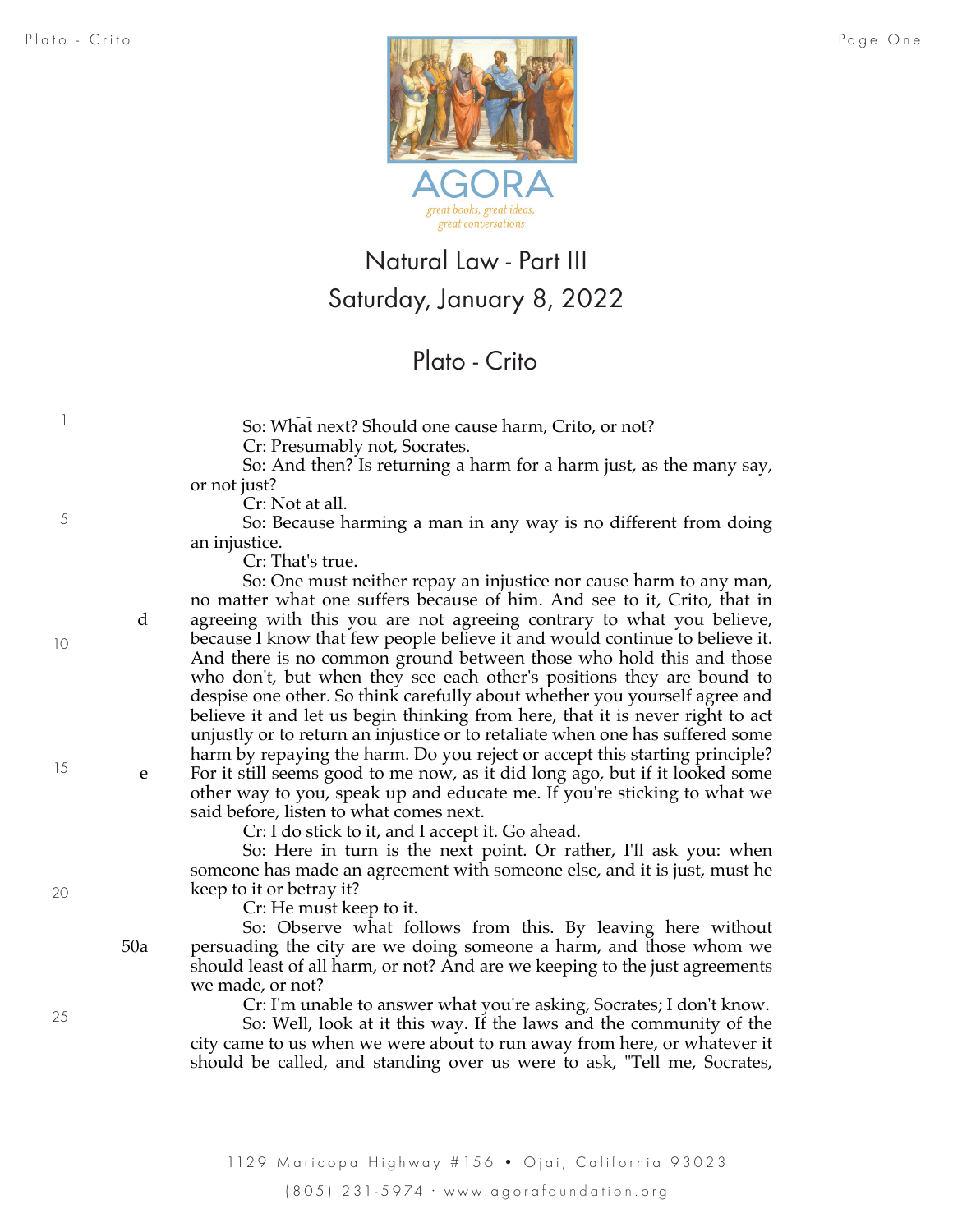10

15

20

25

30

35

5

b

c

d

e

51a

b

what are you intending to do? By attempting this deed, aren't you planning to do nothing other than destroy us, the laws, and the civic community, as much as you can? Or does it seem possible to you that any city where the verdicts reached have no force but are made powerless and corrupted by private citizens could continue to exist and not be in ruins?"

What will we say, Crito, to these questions and others like them? Because there's a lot more a person could say, especially an orator, on behalf of this law we're destroying, which establishes the verdicts that have been decided as sovereign. Or will we say to them "The city treated us unjustly and did not decide the case properly"? Will we say this or something like it?

Cr: By Zeus, that's what we'll say, Socrates.

So: What if the laws then said, "Socrates, did we agree on this, we and you, to honor the decisions that the city makes?" And if we were surprised to hear them say this, perhaps they would say, "Socrates, don't be surprised at what we're saying but answer, since you are used to participating in questioning and answering. Come then, what reason can you give us and the city for trying to destroy us? Did we not, to begin with, give birth to you? And wasn't it through us that your father married your mother and conceived you? So show those of us, the laws concerning marriages, what fault you find that keeps them from being good?" "I find no fault with them," I would say.

"What about the laws concerning the upbringing and education of children, by which you too were raised? Or didn't those of us, the laws established on this matter, give good instructions when they directed your father to educate you in the arts and gymnastics?" "They did," I would say.

"Well, then. Since you have been born and brought up and educated, could you say that you were not our offspring and slave from the beginning, both you and your ancestors? And if this is so, do you suppose that justice between you and us is based on equality, and do you think that whatever we might try to do to you, it is just for you to do these things to us in return? Justice between you and your father, or your master if you happened to have one, was not based on equality, so that you could not do whatever you had suffered in return, neither speak back when crossed nor strike back when struck nor many other such things. Will you be allowed to do this to your homeland and the laws, so that, if we try to destroy you, thinking this to be just, you will then try to destroy us the laws and your homeland in return with as much power as you have and claim that you're acting justly in doing so, the man who truly cares about virtue?

Are you so wise that it has slipped your mind that the homeland is deserving of more honor and reverence and worship than your mother and father and all of your other ancestors? And is held in higher esteem both by the gods and by men of good sense? And that when she is angry you should show her more respect and compliance and obedience than your father, and either convince her or do what she commands, and suffer without complaining if she orders you to suffer something? And that whether it is to be beaten or imprisoned, or to be wounded or killed if she leads you into war, you must do it? And that justice is like this, and that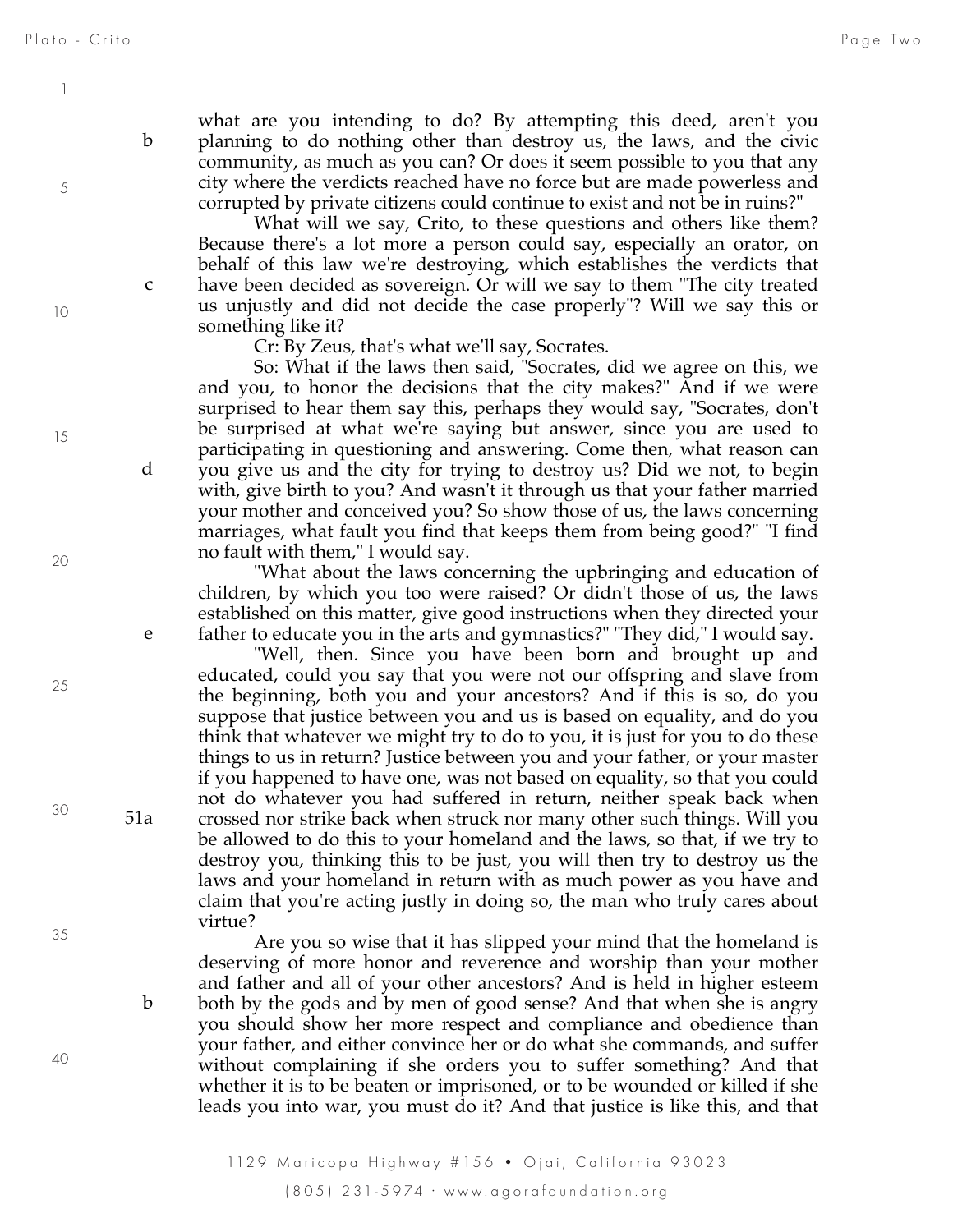5

c

d

e

52a

b

c

10

15

20

25

30

35

40

you must not be daunted or withdraw or abandon your position, but at war and in the courts and everywhere you must do what the city and the homeland orders, or convince her by appealing to what is naturally just? And that it is not holy to use force against one's mother or father, and it is so much worse to do so against one's homeland?" What will we say to this, Crito? That the laws speak the truth? Or not?

Cr: It looks so to me.

So: "Consider, then, Socrates" the laws might say, "whether we speak the truth about the following: that it is not just for you to try to do to us what you're now attempting. For we gave birth to you, brought you up, educated you, and gave you and all the other citizens everything we could that's good, and yet even so we pronounce that we have given the power to any Athenian who wishes, when he has been admitted as an adult and sees the affairs of the city and us the laws and is not pleased with us, to take his possessions and leave for wherever he wants. And if any among you wants to live in a colony because we and the city do not satisfy him, or if he wants to go somewhere else and live as a foreigner, none of us laws stands in the way or forbids him from taking his possessions with him and leaving for wherever he wants.

But whoever remains with us, having observed how we decide lawsuits and take care of other civic matters, we claim that this man by his action has now made an agreement with us to do what we command him to do, and we claim that anyone who does not obey is guilty three times over, because he disobeys us who gave birth to him, and who raised him, and because, despite agreeing to be subject to us, he does not obey us or persuade us if we are doing something improper, and although we give him an alternative and don't angrily press him to do what we order but instead we allow either of two possibilities, either to persuade us or to comply, he does neither of these.

We say that you especially will be liable to these charges, Socrates, if indeed you carry out your plans, and you not least of the Athenians but most of all." If, then, I would say, "How do you mean?", perhaps they would scold me justly, saying that I have made this agreement more than other Athenians. They might say, "Socrates, we have great evidence for this, that we and the city satisfy you. For you would never have lived here more than all of the other Athenians unless it seemed particularly good to you, and you never left the city for a festival, except once to Isthmos, but never to anywhere else, except on military duty, nor did you ever make another trip like other Athenians, nor did any urge seize you to get to know a different city or other laws, but we and our city were sufficient for you.

So intently did you choose us and agree to be governed by us that, in particular, because the city was satisfactory to you, you had children in it. Moreover, at your trial you could have proposed exile, if you had wished, and what you're now trying to do to the city without her consent, you could have done then with her consent. At the time, you prided yourself on not being angry if you had to die, and you chose death, you said, in preference to exile. But now you neither feel shame in the face of those words nor have you any respect for us the laws. By trying to destroy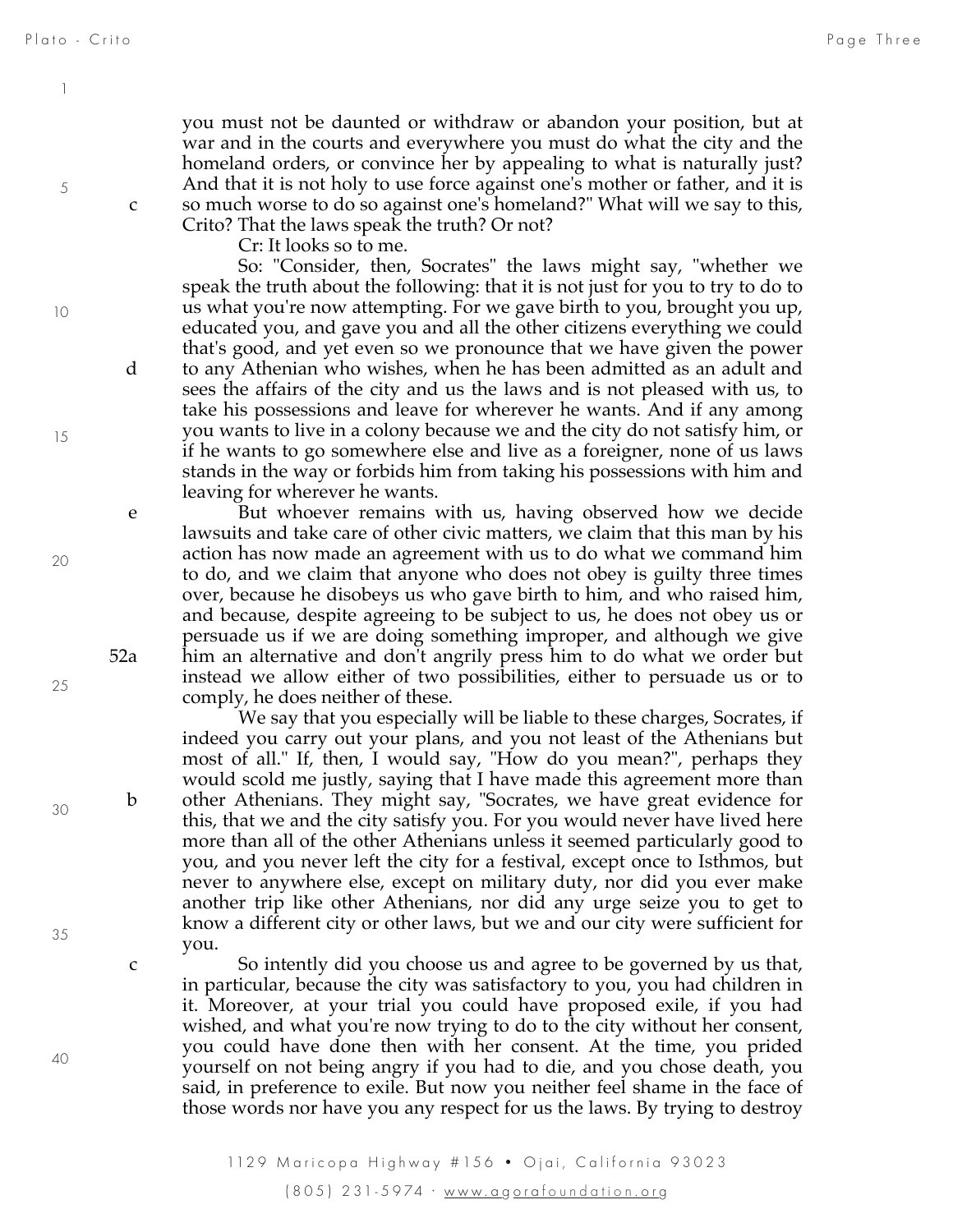5

10

e

53a

b

 $\mathcal{C}$ 

d

e

d us you are doing what the most despicable slave would do, trying to run away contrary to the contract and the agreement by which you agreed to be governed by us. So answer us first on the particular point of whether or not we speak the truth in claiming that you agreed to be governed by us in deed and not merely in words." What can we say to this, Crito? Mustn't we agree?

Cr: We must, Socrates.

So: "Aren't you", they might say, "going against your contract and agreement with us ourselves, which you were not forced to agree to nor deceived about nor compelled to decide upon in a short time but over seventy years, in which time you could have gone away if we did not satisfy you and these agreements did not appear just to you. You did not prefer Lakedaimonia\* nor Crete, each of which you claim is well-governed, nor any other of the Hellenic cities or the foreign ones, but you left it less than the lame and the blind and the other disabled people. Evidently the city and also we the laws were so much more pleasing to you than to other Athenians, for is a city without laws satisfactory to anyone? Now then, won't you keep to your agreement? You will, if you are convinced by us, at any rate, Socrates; and at least you won't look ridiculous by leaving the city.

"Just think about what good it would do you and your friends if you break it and do wrong in one of these ways. It's pretty clear that your friends will risk exile along with you and disenfranchisement from the city and confiscation of their property. And if you first go to one of the closest cities, to Thebes or to Megara—since both are well-governed—you would be an enemy, Socrates, of those governments, and all those who care about their cities will regard you suspiciously, thinking that you are a destroyer of the laws. And you will confirm the opinion of the judges in thinking that they judged the case correctly, since whoever is a destroyer of the laws would certainly be considered in some way a destroyer of young and foolish men.

"Will you flee, then, from well-governed cities and from the most civilized people? Is it worth it to you to live like this? Will you associate with them, Socrates, and feel no shame when talking with them? What will you say, Socrates—what you said here, that virtue and justice are most valuable for humans and lawfulness and the laws? And you don't think the conduct of this Socrates will appear shameful? One should think so.

"But will you leave these places and go to Crito's friends in Thessaly, since there is plenty of disorder and disobedience there? They might listen with pleasure to you, about how you amusingly ran away from prison wearing some costume or a peasant's vest or something else of the sort that runaways typically dress themselves in, altering your appearance. But still, will no one say that an old man, who probably only has a short time left in his life, was so greedy in his desire to live that he dared to violated the greatest laws? Perhaps not, if you do not annoy anyone. But if you do, Socrates, you will hear many dishonorable things about yourself. You will surely spend your life sucking up to everyone and being a slave. What else will you do but feast in Thessaly, as though you had traveled to Thessaly for dinner? And those speeches, the ones about

1129 Maricopa Highway # 156 · Ojai, California 93023

40

20

25

30

35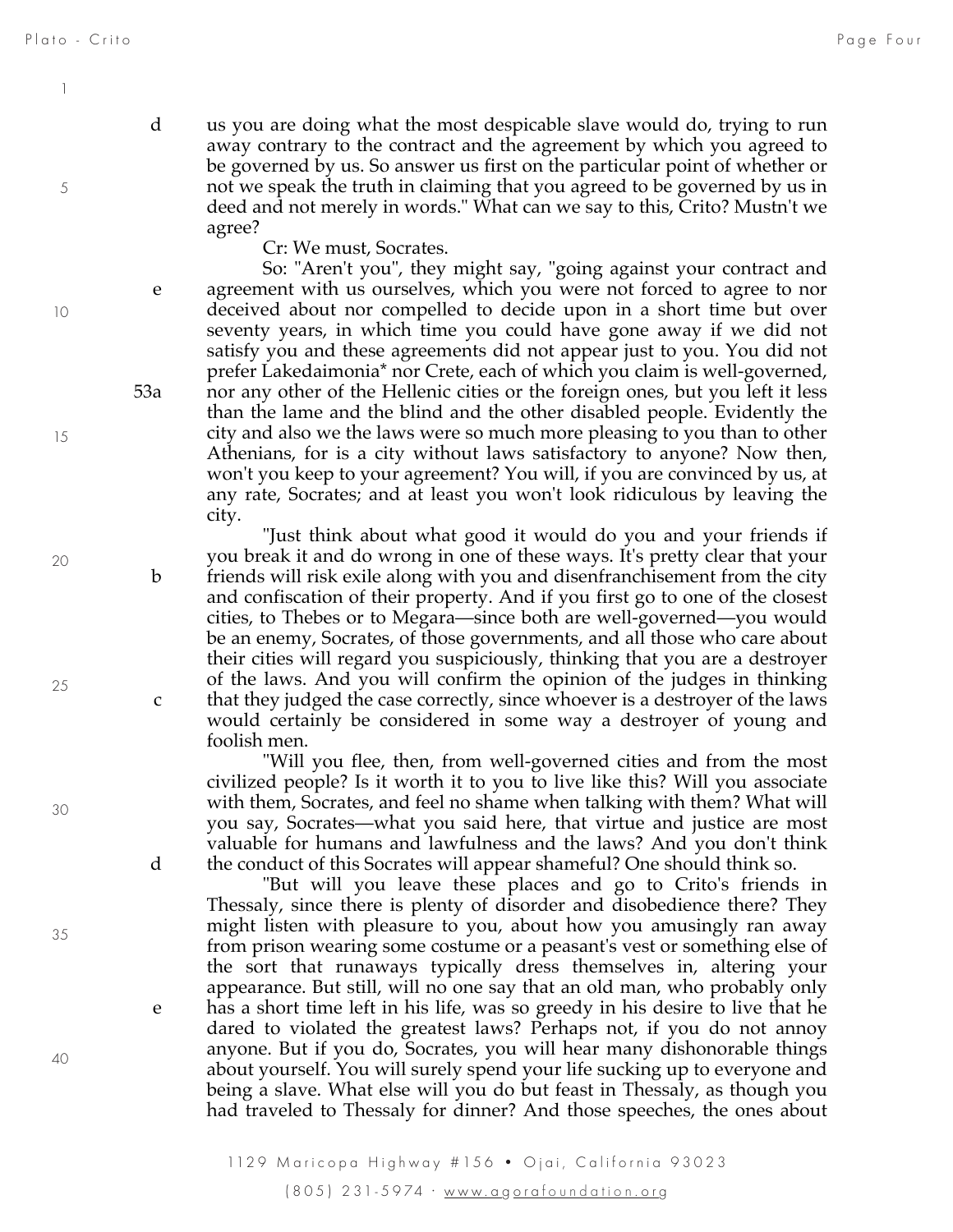5

10

b

c

d

e

15

20

25

Page Five

54a justice and the other virtues, where will they be?

> "Is it for the sake of your children that you want to live, so that you can raise and educate them? What are you going do, in that case? You'll raise and educate them by bringing them to Thessaly and making them outsiders, so that they will enjoy that benefit too? Or if not that, will they grow up better if they are raised and educated with you alive but away from them, because your friends will take care of them? Is it that if you go to Thessaly, they'll look after them, but if you go to Hades they won't? If those who claim to be your friends are any good, you must believe they will.

> "So be convinced by we who brought you up, Socrates, and do not put children or life or anything else ahead of justice, so that when you go to Hades you will be able to provide all this as your defense to those who rule there. Since neither in this world, nor in the next when you arrive, will this action be thought better or more just or more pious for you and your friends to do. But as it is you leave us, if indeed you depart, having been done an injustice not by us, the laws, but by men. If you return the injustice, however, and repay the harm and flee in shame, having violated your agreement and contract with us and harmed those who least of all should be harmed, yourself, your friends, your homeland, and us, we will make life hard for you while you're alive, and then our brothers, the laws in Hades, will not receive you favorably, knowing that you also tried to destroy us as far as you were able. So do not be persuaded by Crito to do what he says instead of what we say."

Rest assured, my dear friend Crito, that this is what I seem to hear, just as the Korubantes\* seem to hear the pipes, and this sound, from these words, resonates within me and makes me unable to hear anything else. So be aware that, based on what I currently believe, at least, if you speak in opposition to this, you will speak in vain. Nevertheless, if you honestly think you can do something more, speak.

Cr: No, Socrates. I am unable to speak.

So: Then let it be, Crito, and let us act in this way, since this is where the god leads us.

30

40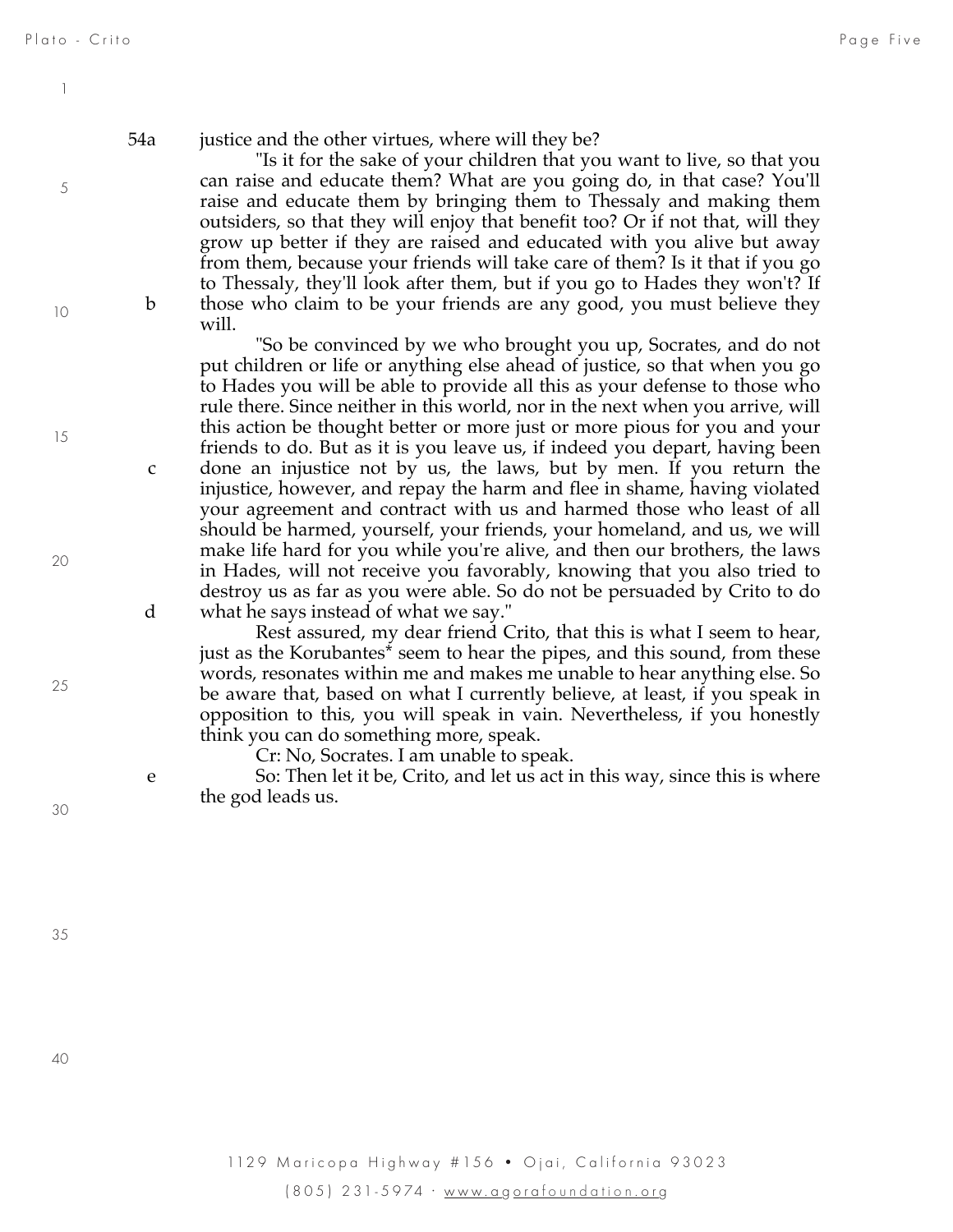5

10

# praise that the distinguish the main selection was selected war, and the main selection was a selected war, and  $\frac{1}{2}$

ATHENIAN: They are good; but we say that there are still better men whose virtue is displayed in the greatest of all battles. And we too have a poet whom we summon as a witness, Theognis, citizen of Megara in Sicily:

'Cyrnus,' he says, 'he who is faithful in a civil broil is worth his weight in gold and silver.'

And such an one is far better, as we affirm, than the other in a more difficult kind of war, much in the same degree as justice and temperance and wisdom, when united with courage, are better than courage only; for a man cannot be faithful and good in civil strife without having all virtue. But in the war of which Tyrtaeus speaks, many a mercenary soldier will take his stand and be ready to die at his post, and yet they are generally and almost without exception insolent, unjust, violent men, and the most senseless of human beings. You will ask what the conclusion is, and what I am seeking to prove: I maintain that the divine legislator of Crete, like any other who is worthy of consideration, will always and above all things in making laws have regard to the greatest virtue; which, according to Theognis, is loyalty in the hour of danger, and may be truly called perfect justice. Whereas, that virtue which Tyrtaeus highly praises is well enough, and was praised by the poet at the right time, yet in place and dignity may be said to be only fourth rate (i.e., it ranks after justice, temperance, and wisdom.).

CLEINIAS: Stranger, we are degrading our inspired lawgiver to a rank which is far beneath him.

ATHENIAN: Nay, I think that we degrade not him but ourselves, if we imagine that Lycurgus and Minos laid down laws both in Lacedaemon and Crete mainly with a view to war.

CLEINIAS: What ought we to say then?

CLEINIAS: Evidently.

ATHENIAN: What truth and what justice require of us, if I am not mistaken, when speaking in behalf of divine excellence;–that the legislator when making his laws had in view not a part only, and this the lowest part of virtue, but all virtue, and that he devised classes of laws answering to the kinds of virtue; not in the way in which modern inventors of laws make the classes, for they only investigate and offer laws whenever a want is felt, and one man has a class of laws about allotments and heiresses, another about assaults; others about ten thousand other such matters. But we maintain that the right way of examining into laws is to proceed as we have now done, and I admired the spirit of your exposition; for you were quite right in beginning with virtue, and saying that this was the aim of the giver of the law, but I thought that you went wrong when you added that all his legislation had a view only to a part, and the least part of virtue, and this called forth my subsequent remarks. Will you allow me then to explain how I should have liked to have heard you expound the matter?

CLEINIAS: By all means.

ATHENIAN: You ought to have said, Stranger–The Cretan laws are with reason famous among the Hellenes; for they fulfil the object of laws, which is to make those who use them happy; and they confer every sort of good. Now goods are of two kinds: there are human and there are divine goods, and the human hang upon the divine; and the state which attains the greater, at the

15

20

30

25

35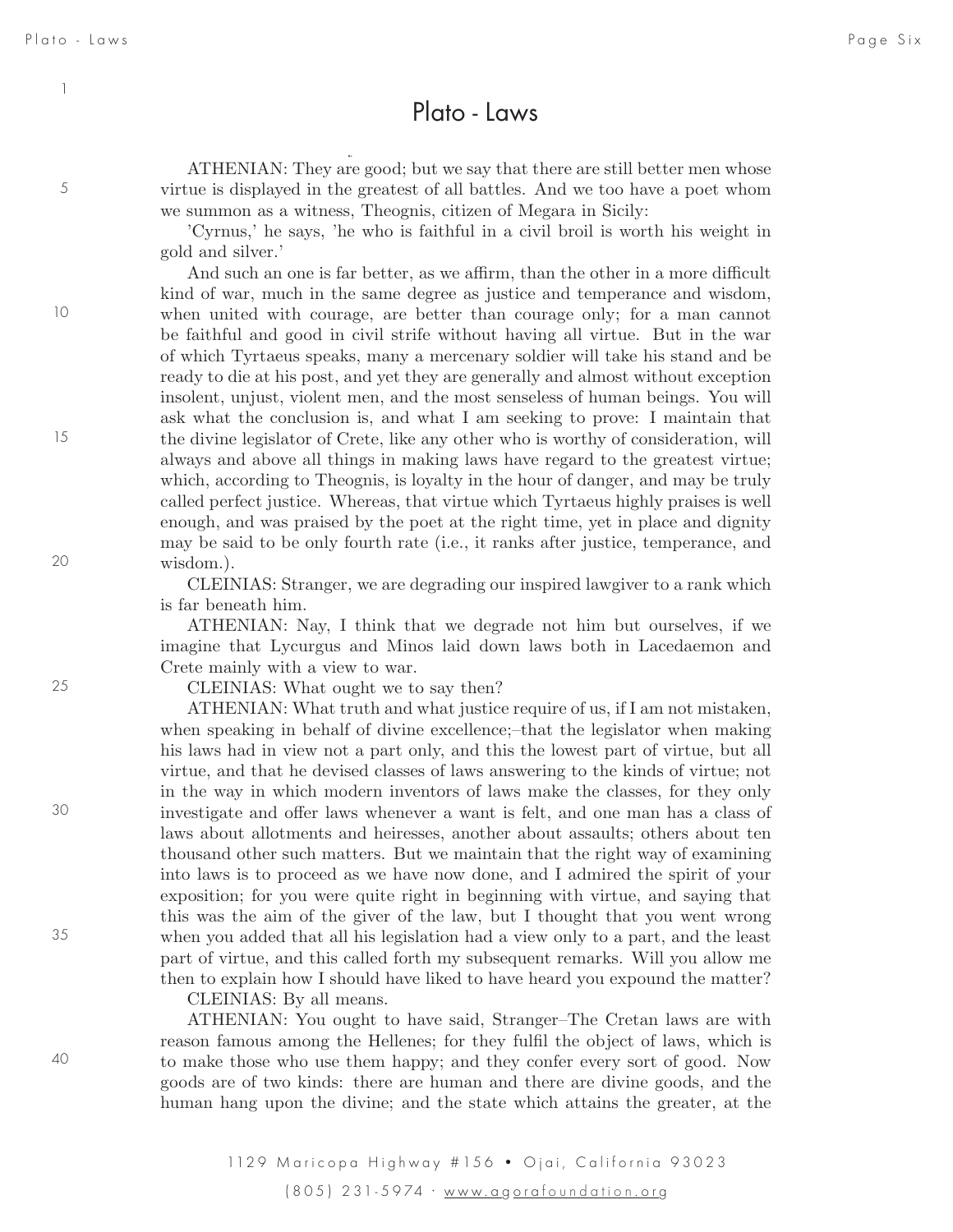5

10

15

20

25

30

35

same time acquires the less, or, not having the greater, has neither. Of the lesser goods the first is health, the second beauty, the third strength, including swiftness in running and bodily agility generally, and the fourth is wealth, not the blind god (Pluto), but one who is keen of sight, if only he has wisdom for his companion. For wisdom is chief and leader of the divine class of goods, and next follows temperance; and from the union of these two with courage springs justice, and fourth in the scale of virtue is courage. All these naturally take precedence of the other goods, and this is the order in which the legislator must place them, and after them he will enjoin the rest of his ordinances on the citizens with a view to these, the human looking to the divine, and the divine looking to their leader mind. Some of his ordinances will relate to contracts of marriage which they make one with another, and then to the procreation and education of children, both male and female; the duty of the lawgiver will be to take charge of his citizens, in youth and age, and at every time of life, and to give them punishments and rewards; and in reference to all their intercourse with one another, he ought to consider their pains and pleasures and desires, and the vehemence of all their passions; he should keep a watch over them, and blame and praise them rightly by the mouth of the laws themselves. Also with regard to anger and terror, and the other perturbations of the soul, which arise out of misfortune, and the deliverances from them which prosperity brings, and the experiences which come to men in diseases, or in war, or poverty, or the opposite of these; in all these states he should determine and teach what is the good and evil of the condition of each. In the next place, the legislator has to be careful how the citizens make their money and in what way they spend it, and to have an eye to their mutual contracts and dissolutions of contracts, whether voluntary or involuntary: he should see how they order all this, and consider where justice as well as injustice is found or is wanting in their several dealings with one another; and honour those who obey the law, and impose fixed penalties on those who disobey, until the round of civil life is ended, and the time has come for the consideration of the proper funeral rites and honours of the dead. And the lawgiver reviewing his work, will appoint guardians to preside over these things,–some who walk by intelligence, others by true opinion only, and then mind will bind together all his ordinances and show them to be in harmony with temperance and justice, and not with wealth or ambition. This is the spirit, Stranger, in which I was and am desirous that you should pursue the subject. And I want to know the nature of all these things, and how they are arranged in the laws of Zeus, as they are termed, and in those of the Pythian Apollo, which Minos and Lycurgus gave; and how the order of them is discovered to his eyes, who has experience in laws gained either by study or habit, although they are far from being self-evident to the rest of mankind like ourselves.

40

1129 Maricopa Highway #156 • Ojai, California 93023 (805) 231-5974 · www.a g ora foundation .or g TTZ9 Maricopa i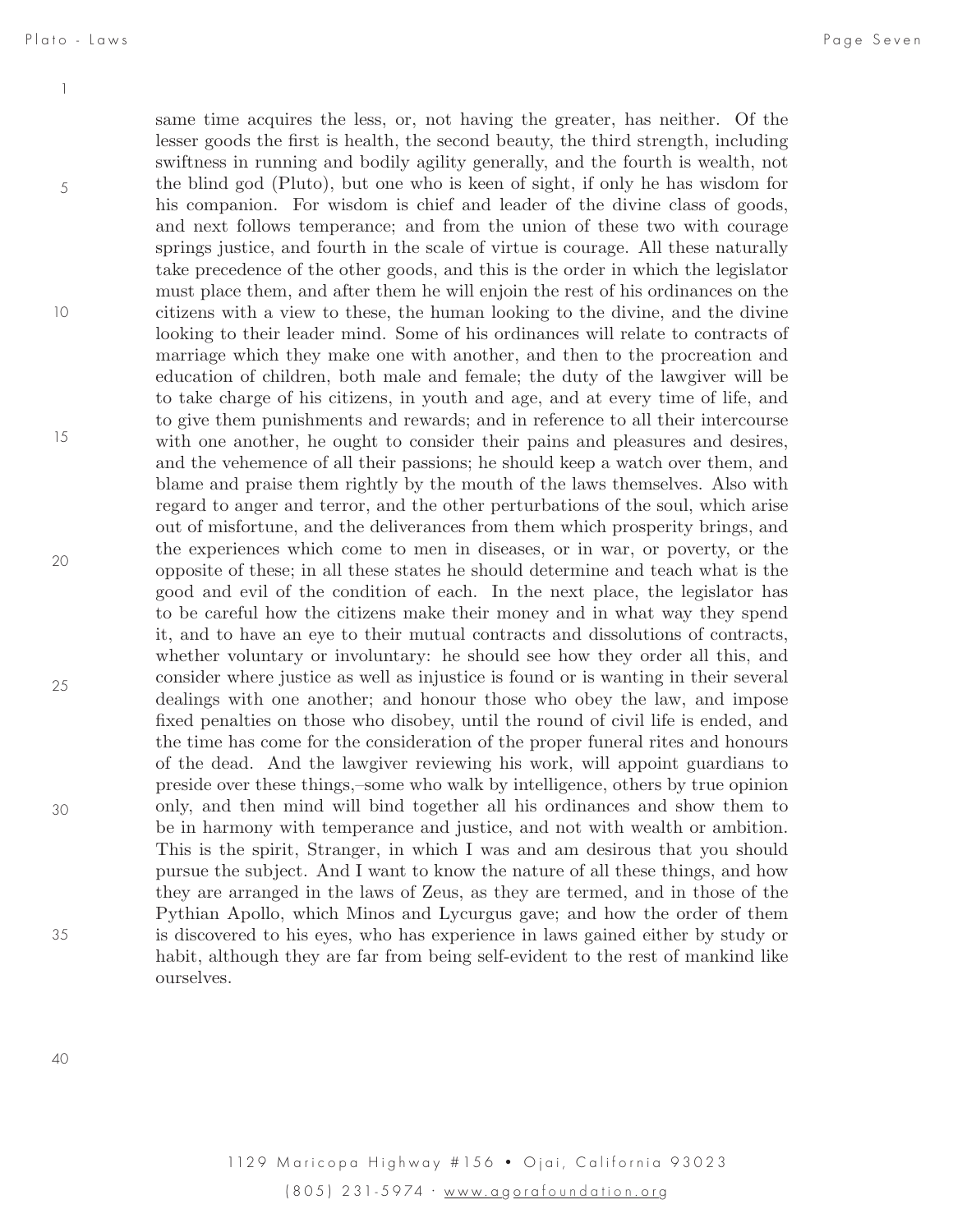#### Thomas Aquings Summa Thoologian III Question 01 Article 2 Thomas Aquinas - Summa Theologiae I-II Question 94 Article 2

5

10

1

# **Article 2**

#### **Does the natural law contain many precepts or just one precept?**

It seems that the natural law contains just one precept and not many precepts:

**Objection 1:** As was explained above (q. 92, a. 2), law is contained under the genus *precept*. Therefore, if the natural law contained many precepts, it would follow that there are likewise many natural laws.

**Objection 2:** The natural law follows upon the nature of man. But human nature is one taken as a whole, even though it has multiple parts. Therefore, either (a) there is just one precept of the law of nature because of the oneness of the whole or (b) there are many precepts because of the multiplicity of the parts of human nature, in which case even what stems from the inclination of the concupiscible [part of the soul] will belong to the natural law.

**Objection 3:** As was explained above (q. 90, a. 1), law is something that belongs to reason. But there is just a single faculty of reason in a man. Therefore, the natural law contains just one precept.

**But contrary to this:** The precepts of the natural law play the same role in a man with respect to matters of action that first principles play with respect to matters of demonstration. But there are many indemonstrable first principles. Therefore, there are likewise many precepts of the natural law.

**I respond:** As was explained above (a. 1), the precepts of the law of nature bear the same relation to practical reason that the first principles of demonstration bear to speculative reason. For in both cases they are principles that are known *per se* (*per se nota*).

Now there are two senses in which something is said to be known *per se*: (a) in its own right (*secundum se*) and (b) as regards us (*quoad nos*). Every proposition (*propositio*) said to be known *per se* in its own right is such that its predicate is part of the notion of its subject (*de ratione subiecti*); and yet it happens that such a proposition will not be known *per se* to someone who does not know the definition of the subject. For instance, the proposition 'A man is rational' is known *per se* given its own nature, since anyone who expresses *man* expresses *rational*; and yet this proposition is not known *per se* to someone who does not know the real definition (*quid sit*) of man. This is why, as Boethius points out in *De Hebdomadibus*, certain fundamental truths (*dignitates*) and propositions (*propositiones*) are known *per se* in general to everyone—and these are the ones whose terms are known to everyone, e.g., 'Every whole is greater than its part' and 'Things equal to one and the same thing are equal to each other'—whereas other propositions are known *per se* only to the wise, who understand what the terms of the proposition signify. For instance, to someone who understands that an angel is not a body it is known *per se* that an angel does not exist circumscriptively in a place; however, this is not obvious to unsophisticated people, who do not grasp the point in question.

Now there is a certain ordering among those things that fall within everyone's apprehension. The first thing to fall within apprehension is *being*, a grasp of which is included in everything that anyone apprehends. So the first indemonstrable principle, founded upon the notions *being* and *non-being*, is

15

20

25

35

30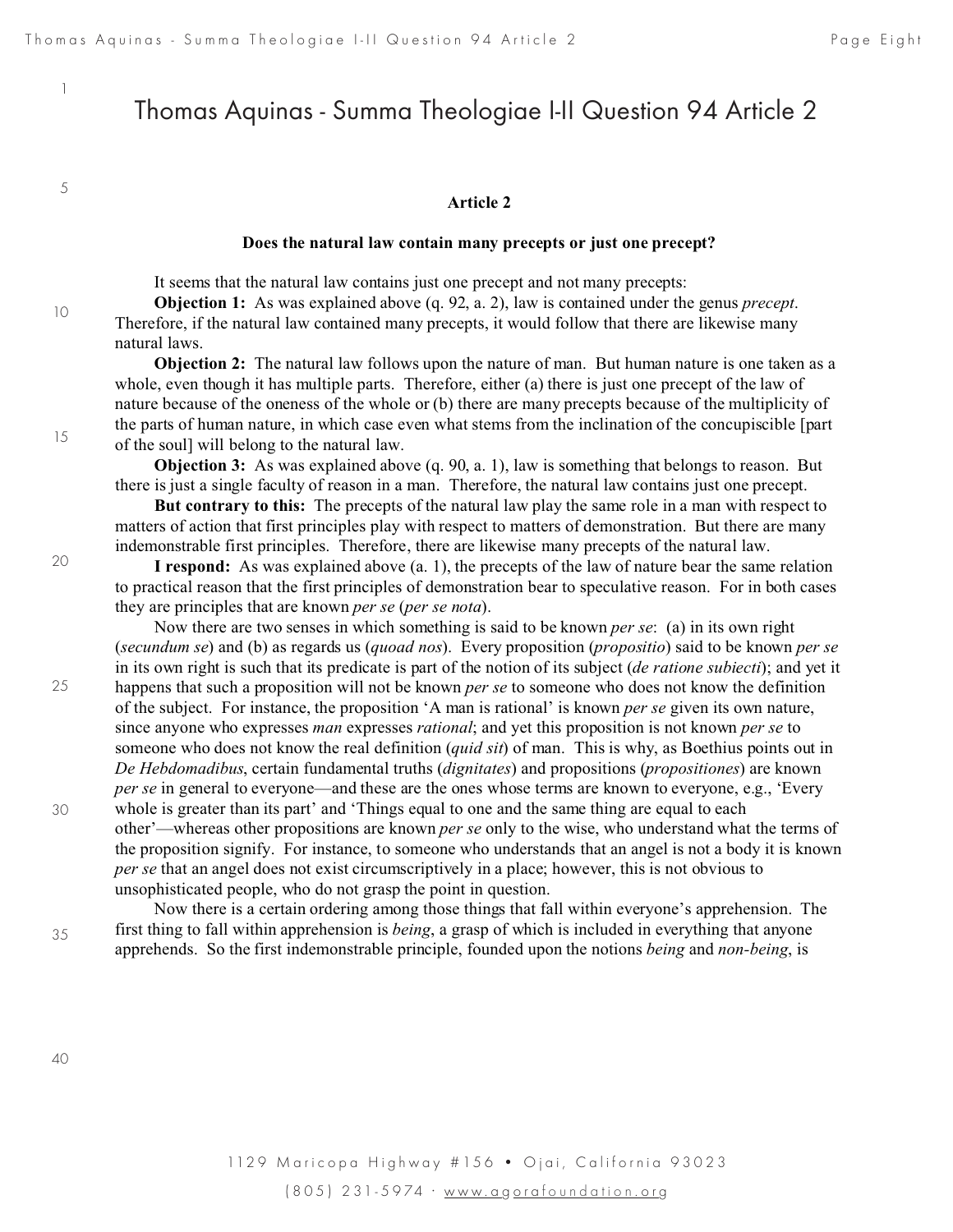15

20

25

30

'One is not to affirm and deny [the same thing] at the same time'. And, as *Metaphysics* 4 says, all the other principles are founded upon this one.

Now just as *being* is the first thing to fall within apprehension absolutely speaking, so *good* is the first thing to fall within the apprehension of practical reason, which is ordered toward action. For every agent acts for the sake of an end, which has the character of a good. And so the first principle in practical reasoning is what is founded on the notion *good*, which is the notion (*quod fundatur supra rationem boni quae est*): *The good is what all things desire*. Therefore, the first precept of law is that good ought to be done and pursued and that evil ought to be avoided. And all the other precepts of the law of nature are founded upon this principle—so that, namely, all the things to be done or avoided that practical reason naturally apprehends as human goods are such that they belong to the precepts of the law of nature. For since what is good has the character of an end and what is bad has the character of the contrary of an end, it follows that all the things man has a natural inclination toward are such that (a) reason naturally apprehends them as goods and thus as things that ought to be pursued by action and (b) reason naturally apprehends their contraries as evils and thus things that ought to be avoided. 5 10

Therefore, there is an ordering of the precepts of the natural law that corresponds to the ordering of the natural inclinations.

First, man has an inclination toward the good with respect to the nature he shares in common with all substances, viz., insofar as every substance strives for the conservation of its own *esse* in accord with its own nature. And what belongs to the natural law in light of this inclination is everything through which man's life is conserved or through which what is contrary to the preservation of his life is thwarted.

Second, man has an inclination toward certain more specific [goods] with respect to the nature that he shares in common with the other animals. Accordingly, those things are said to belong to the natural law which nature teaches all the animals, i.e., the union of male and female, the education of offspring, etc.

Third, man has an inclination toward the good with respect to the rational nature that is proper to him; for instance, man has a natural inclination toward knowing the truth about God and toward living in society. Accordingly, those things that are related to this sort of inclination belong to the natural law, e.g., that a man avoid ignorance, that he not offend the others with whom he has to live in community, and other such things related to this inclination.

**Reply to objection 1:** Insofar as all these precepts of the law of nature are traced back to a single first principle, they have the character of a single natural law.

**Reply to objection 2:** All the inclinations of any of the parts of human nature, e.g., the concupiscible part and the irascible part, are relevant to the natural law insofar as they are regulated by reason, and, as has been explained, they are traced back to a single first precept. Accordingly, even though the precepts of the law of nature are many in themselves, they nonetheless share a single root.

**Reply to objection 3:** Even if reason is in itself one, it nonetheless orders all the things relating to men. Accordingly, the law of reason contains everything that can be regulated by reason.

35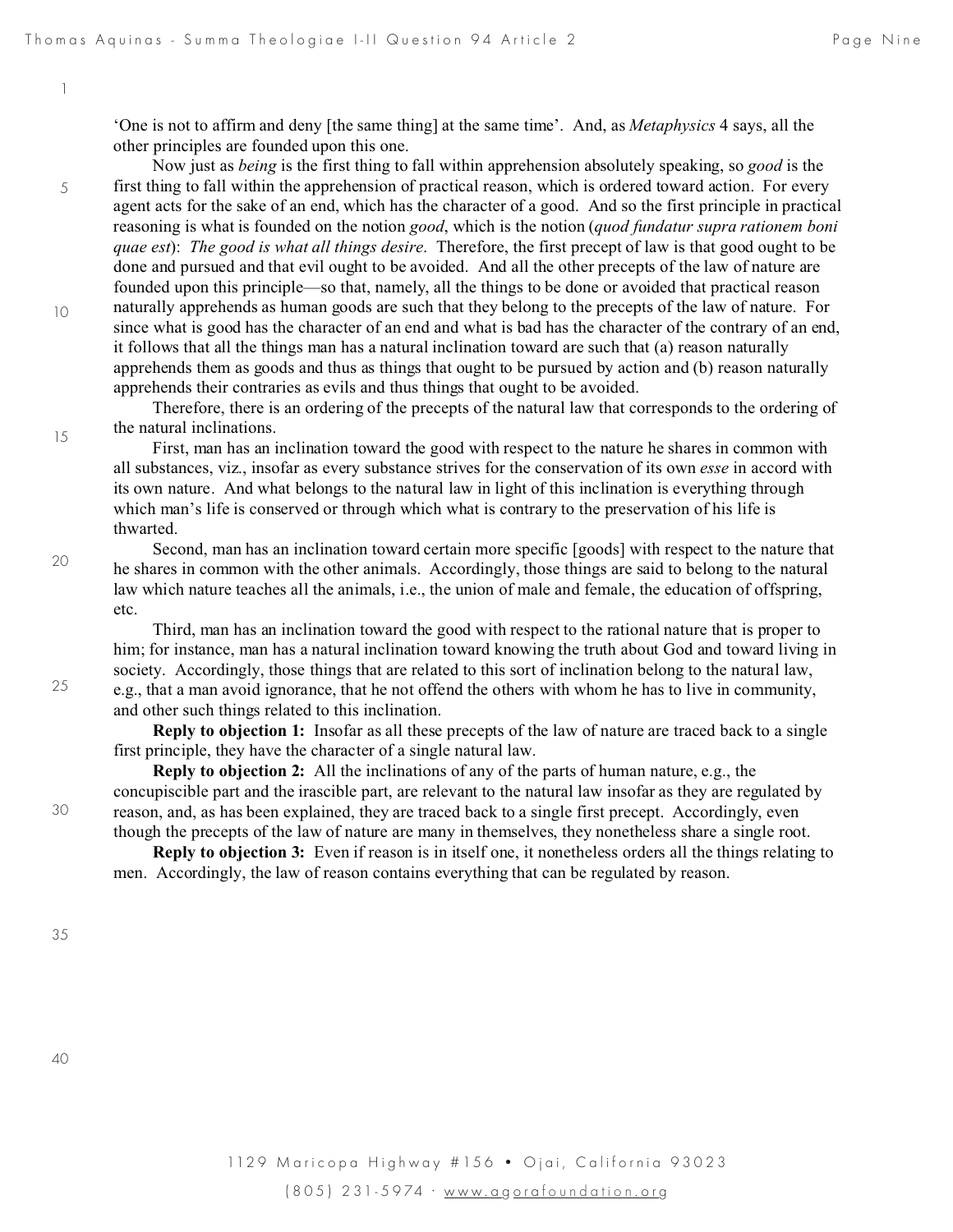# Hobbes - Leviathan XIV

#### 5

10

# **CHAPTER XIV. OF THE FIRST AND SECOND NATURALL LAWES, AND OF CONTRACTS**

# **Right Of Nature What**

The RIGHT OF NATURE, which Writers commonly call Jus Naturale, is the Liberty each man hath, to use his own power, as he will himselfe, for the preservation of his own Nature; that is to say, of his own Life; and consequently, of doing any thing, which in his own Judgement, and Reason, hee shall conceive to be the aptest means thereunto.

#### **Liberty What** 15

By LIBERTY, is understood, according to the proper signification of the word, the absence of externall Impediments: which Impediments, may oft take away part of a mans power to do what hee would; but cannot hinder him from using the power left him, according as his judgement, and reason shall dictate to him.

20

25

# **A Law Of Nature What**

A LAW OF NATURE, (Lex Naturalis,) is a Precept, or generall Rule, found out by Reason, by which a man is forbidden to do, that, which is destructive of his life, or taketh away the means of preserving the same; and to omit, that, by which he thinketh it may be best preserved. For though they that speak of this subject, use to confound Jus, and Lex, Right and Law; yet they ought to be distinguished; because RIGHT, consisteth in liberty to do, or to forbeare; Whereas LAW, determineth, and bindeth to one of them: so that Law, and Right, differ as much, as Obligation, and Liberty; which in one and the same matter are inconsistent.

30

35

# **Naturally Every Man Has Right To Everything**

And because the condition of Man, (as hath been declared in the precedent Chapter) is a condition of Warre of every one against every one; in which case every one is governed by his own Reason; and there is nothing he can make use of, that may not be a help unto him, in preserving his life against his enemyes; It followeth, that in such a condition, every man has a Right to every thing; even to one anothers body. And therefore, as long as this naturall Right of every man to every thing endureth, there can be no security to any man, (how strong or wise soever he be,) of living out the time, which Nature ordinarily alloweth men to live.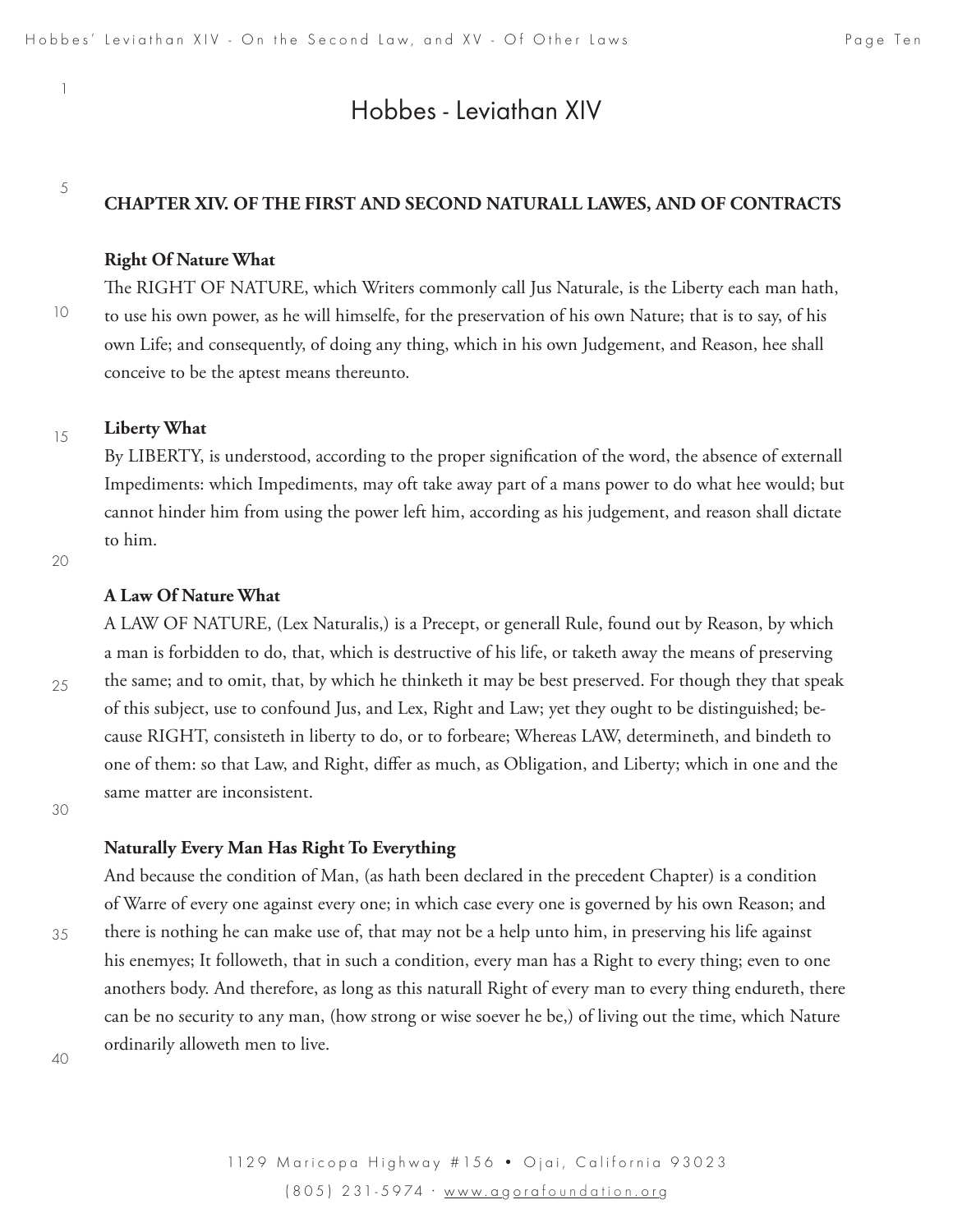5

# **The Fundamental Law Of Nature**

And consequently it is a precept, or generall rule of Reason, "That every man, ought to endeavour Peace, as farre as he has hope of obtaining it; and when he cannot obtain it, that he may seek, and use, all helps, and advantages of Warre." The first branch, of which Rule, containeth the first, and

Fundamentall Law of Nature; which is, "To seek Peace, and follow it." The Second, the summe of the Right of Nature; which is, "By all means we can, to defend our selves."

#### 10

15

# **The Second Law Of Nature**

From this Fundamentall Law of Nature, by which men are commanded to endeavour Peace, is derived this second Law; "That a man be willing, when others are so too, as farre-forth, as for Peace, and defence of himselfe he shall think it necessary, to lay down this right to all things; and be contented with so much liberty against other men, as he would allow other men against himselfe." For as long as every man holdeth this Right, of doing any thing he liketh; so long are all men in the condition of Warre. But if other men will not lay down their Right, as well as he; then there is no Reason for any one, to devest himselfe of his: For that were to expose himselfe to Prey, (which no man is bound to) rather than to dispose himselfe to Peace. This is that Law of the Gospell; "Whatsoever you require that others should do to you, that do ye to them." And that Law of all men, "Quod tibi feiri non vis, alteri ne feceris."

#### 25

30

35

20

# **CHAPTER XV. OF OTHER LAWES OF NATURE**

#### **The Third Law Of Nature, Justice**

From that law of Nature, by which we are obliged to transferre to another, such Rights, as being retained, hinder the peace of Mankind, there followeth a Third; which is this, That Men Performe Their Covenants Made: without which, Covenants are in vain, and but Empty words; and the Right of all men to all things remaining, wee are still in the condition of Warre.

#### Justice And Injustice What

And in this law of Nature, consisteth the Fountain and Originall of JUSTICE. For where no Covenant hath preceded, there hath no Right been transferred, and every man has right to every thing; and consequently, no action can be Unjust. But when a Covenant is made, then to break it is Unjust: And the definition of INJUSTICE, is no other than The Not Performance Of Covenant. And whatsoever is not Unjust, is Just.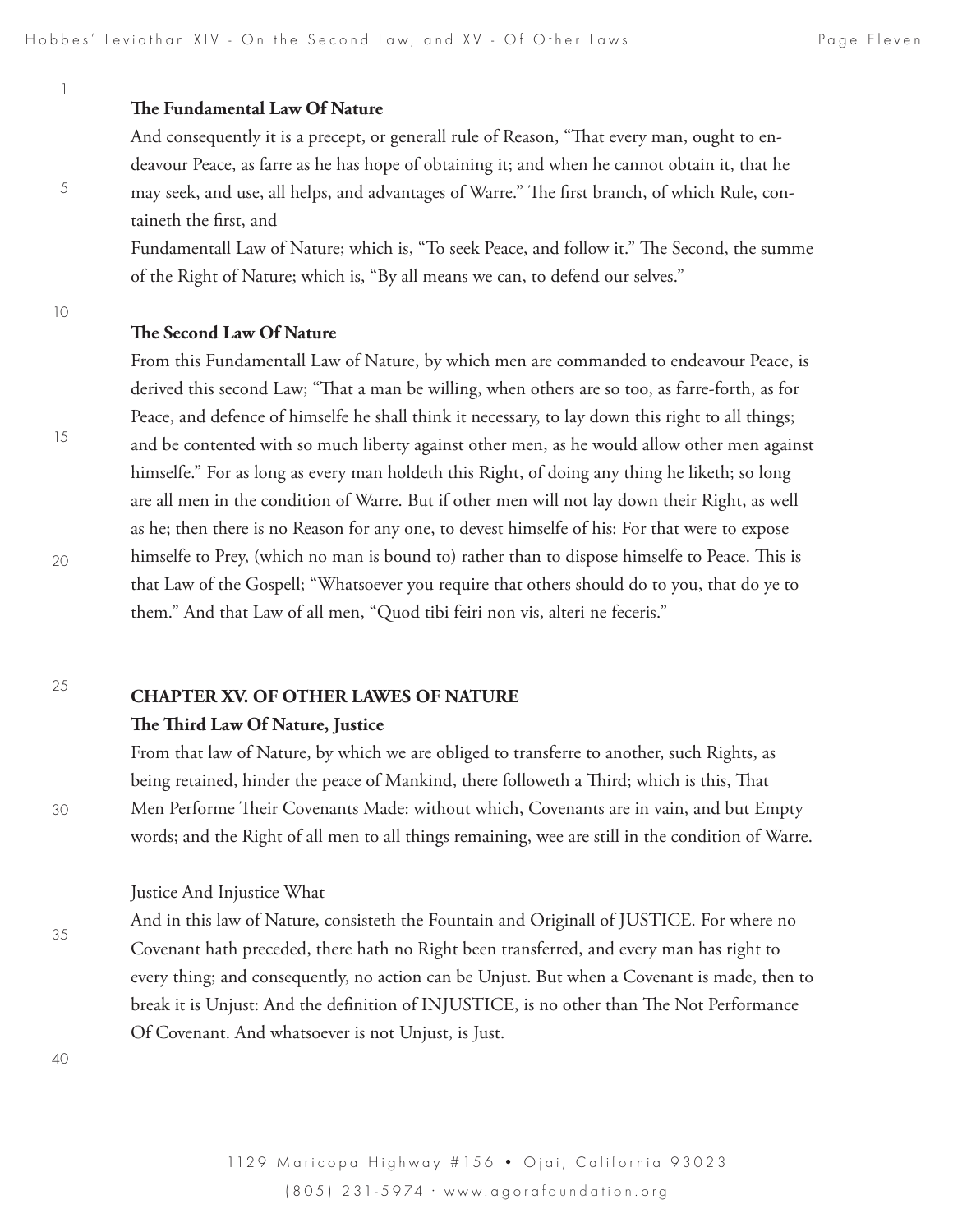Justice And Propriety Begin With The Constitution of Common-wealth But because Covenants of mutuall trust, where there is a feare of not performance on either part, (as hath been said in the former Chapter,) are invalid; though the Originall of Justice be the making of Covenants; yet Injustice actually there can be none, till the cause of such feare be taken away; which while men are in the naturall condition of Warre, cannot be done. Therefore before the names of Just, and Unjust can have place, there must be some coercive Power, to compell men equally to the performance of their Covenants, by the terrour of some punishment, greater than the benefit they expect by the breach of their Covenant; and to make good that Propriety, which by mutuall Contract men acquire, in recompence of the universall Right they abandon: and such power there is none before the erection of a Common-wealth. And this is also to be gathered out of the ordinary definition of Justice in the Schooles: For they say, that "Justice is the constant Will of giving to every man his own." And therefore where there is no Own, that is, no Propriety, there is no Injustice; and where there is no coerceive Power erected, that is, where there is no Common-wealth, there is no Propriety; all men having Right to all things: Therefore where there is no Common-wealth, there nothing is Unjust. So that the nature of Justice, consisteth in keeping of valid Covenants: but the Validity of Covenants begins not but with the Constitution of a Civill Power, sufficient to compell men to keep them: And then it is also that Propriety begins. 5 10 15 20

25

30

40